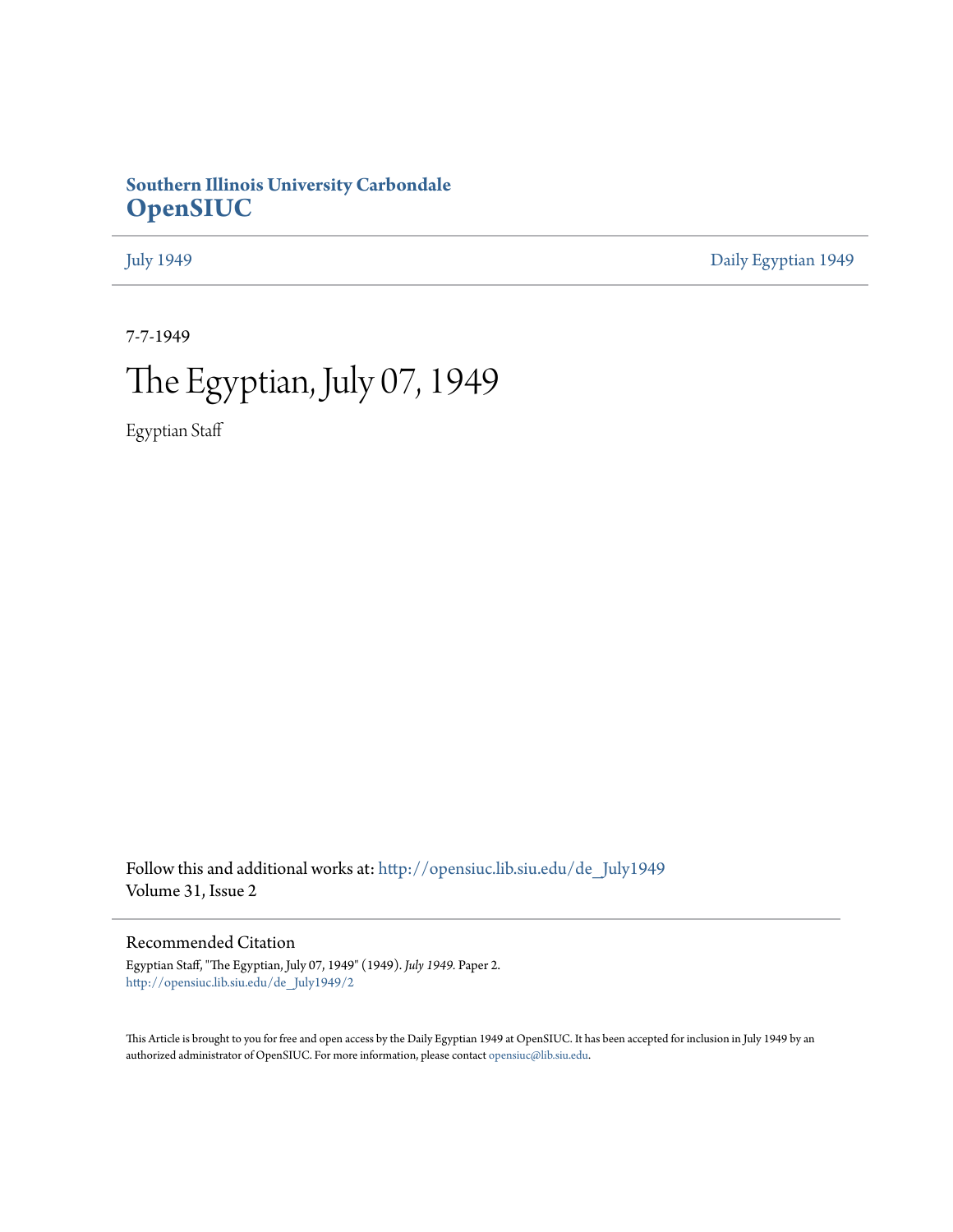Training School Cornerstone Is Laid In Founders Day Ceremony



## FIRST STUDENT BODY OF 53 PAID \$3 FEE IN SUMMER TERM

With the cornerstone laying last Saturday and the reenactment of the first day of school Southern's Jubilet year celebrations were under way. They will be continued throughout the year at intervals and will reach their peak during the 1949 Homecoming.

Dr. Delyte W. Morris, president,

thony hall, and in structures on<br>the athletic field. Dr. Morris said.

To be attached to the north

east side of the library, the hut<br>will make books available to fac-<br>ulty and students within a short-

Note that the set of the set of the set of the set of the set of the set of the set of the set of the set of the set of the set of the set of the set of the set of the set of the set of the set of the set of the set of set Annex To Library To Be Built Soon

Southern's library will add a<br>quonset type hut for the storage<br>of books. A requisition for the<br>building, which will be on a con-<br>crete foundation near the library. Fifty-three students comprised<br>butthern's first student body.<br>These egenest but poorly trained<br>wirel teachers remeanted them-<br>elves in the summer of 1874 for<br>eview and refresher courses.

said, "This is not the best answer to the problem of inadequate facilities for storing books. As Southern has grown, ex-<br>enses have mounted. Those fiftyswer to the problem of madequate<br>facilities for storing books, but<br>it will have to do until a new library can be built." The structure will probably house all the<br>books now being stored in the<br>basements of old science and three-versions weather in Southern's first student body paint<br>a fee of three dollars for the four

were seeming the present, interested<br>
nen of Southern Illinois who<br>
worked hard for the university<br>
had a lot to do with its advance-<br>
had a lot to do with its advance-<br>
nen in the educational field.<br>
In the interest of So ment in the educational field. In<br>1867 leading men of Southern<br>Ilinois and prominent educators<br>throughout the state carried on a state-orient proposition for<br>campaign among legislators for<br>state-orient linois before the ll al needs of a neglected part of the state.

er time.<br>
The metallical value of the state of the state of galaxies of galaxies<br>  $\mathbf{z}$  galaxies are stated by the state of the safety of the safety<br>
of the safety of the solution of the structure of the safety of the Although Southamle advant Aithough Southern's advancement<br>in the past has been slow, the procent trend is speeding things the<br>prop and the next few years may be perform Illinois University<br>the sec Southern Illinois University<br>the structure next ter Dean Helen A. Shuman, who<br>has been in the hospital, will re-<br>turn to her desk the latter part

turn to her<br>of this week. Soon To Be In Operation



aking of heat, here's where Southern will get hers then the new power plant located south of is field. The heilers will be fired-in and test run in A the plant will be all het up and raring to go.



rowel of cement on the corneratone personated by members of the Little Theatre, left to right are Jim<br>ceremonies on Founders Day. Cen-1 Trigg as Prof., James. H. Brownie, June Smith as Miss Martha<br>neratone-lawing at southw Granville F. Foster, Robe<br>Roy Weshinskey as Prof.<br>as Dr. Cyrus Thomas. Photos by University Photographic Scrvice

lege board meeting.

s (Furtures.<br>  $\frac{1}{2}$  Constanting the feasability of the size of the state of the last term of the last term of the last term of the last term of the last term of the last term of the building of them possible in the bu

plans and approved them.

itory building to provide these

Maverick with the compliments of<br>the Nebn Sign company of Herrin

sei vices.



# Southern Administrators Angling For 'Self-liquidating' Dormitories

# The translessme housing short- Co-ed to Become<br>Lign here at Southern may be his couple of years if an interval to the couple of years if and annoning and the mental methods. get bill goes through as designed<br>at the latest State Teachers Col-

**Three Months** 

Jeanne Gordon, a seniorf from Self-liquidating dormitories,<br>the islamic dormitories that will pay<br>for themselves with their meone,<br>are provided for in the amendment<br>ment. This will be of great bene-<br>fit to Southern sthdents, since it Vienna, left last yeek for Mexico where she will live with a Mexico ican family for three months in ensi understanding will mean lower rent than would be possible for "monumental type

Miss Gordon is one of 500 stu dents being sent by clubs and or ganizations in cooperation the Experiment in International Living. At Southern she major ed in Spanish. She will live with ed in Spanish. She will live with<br>a family which has girls of her average whose datas, experiences.<br>small lives site will shere. The pur-<br>pose of the exchange plan group is<br>pose of the exchange plan from the pose of the ex

bases are approved unit.<br>The base of the state of the state of the state of the state of the state<br>projection of the state of the state of the state of the state<br>of the state of the state of the state of the state of<br> $\sim$ Vets Office In Men's

Lounge Closes June 30 According to word received<br>from George D. Langdon, of the<br>Veterans Administration office at<br> $1614$ S. Thompson st., the Illinois<br>Veterans commission#uncer the di-

Veteran commissions uncer the di-<br>rection of Mr. William R. Winken<br>new-r, now located in the Men's<br>loange closed permanently on<br>June 30. This was brought agort but<br> $\cup$ y the reduction of field offices<br>as authorized by the

# Take Shine to Bug-Catching

the traditional dialect of the Penn-<br>sylvania Dutch about whom the<br>play is written-is the cue for

next line. er next une.<br>During one of "Jake's" big<br>cenes, it is not uncommon for

of course, that is a perfect line<br>for "Jake" to burst into tears or<br>cringe from "Papa's" blows.

theatre audience as good, as professional as possible,<br>drama. Through the com for forts of the director, the cast (continued on page 3)

The increase in college en rollment has caused a greate ties. The question has been asked<br>in colleges throughout the country as to whether organizations

Ley as to whether operational<br>tional difference of different are speeding time in the momenton of the<br>essentiality is different momentum of the momentum of the speed on their formal<br>carried on for this study was undertake

Study Shows That

Organization Officers

Usually 'B' Students

one...

might be based.<br>
The 253 available of ficership<br>
position. The 253 savailable of ficership<br>
position. The 264 by 224 state-<br>
of these 1924 by 223 sympthesized<br>
informer than one of fice-ficities hold<br>
denote had a or more

(continued on page 3)

USUATIV D-SLUGTEITS<br>
A study on "Campus Officer"<br>
Alip Concentration" made recent-<br>
by Dy Coucher Chandler for the<br>
Southern Illinois Oniversity Su-<br>
dent Connell reveals that a com-<br>
paratively large number of studient<br>
b Will Pearster.<br>The accident occurred between  $\left[\text{calling for a person}\right]$  in the accident occurred between  $\left[\text{calling for a person}\right]$  and mixer of the Ben-barrier of the Browse to a two yes of the Browse to a two yes also can compute the propert There is a growing tendency<br>upon the part of deans and advis-<br>ers of students to attach an in-<br>creasing importance to the edu-<br>creasing importance to the edu-<br>participation in extra-class activ-<br>participation in extra-clas

other side of the Bennett home. IT.Art North FEAT incomparison is the distinction of the Training with includes the behavior incorporation incorporation of the Training point of the Particular (the plane was lucky due cle

fonday, the fourth, ended the life

of 21 year old Bob Craig, of<br>Johnston City, senior here at

Southern, A coroner's jury Tues-

Southern. A coroners jury Tues-<br>day, brought in a verdict of accidental death due to low flying.<br>Another Johnston City boy, Jack<br>Fleming, the . pilot of the plane,<br>was injured, but doctors say he<br>will recover.

Illinois, July 7, 1949 \* Vol. 31, No. 2 \* Single Copy 5.

### Plane Crash Kills Southern Gets Separate Robert Craig on Board on Trial Term Holiday Weekend A plane crash that occurred last

A bill placing Southern under a separate board on<br>a two-year trial basis has been sigred by Governor Adial<br>E. Stevenson. As yet, the seven members to serve, on<br>the board haven't been appointed.<br>The bill, as it was amended

last Tuesday, provides a seven man board for a two year<br>trial. Governor Stevenson will appoint the members short-

ITial. Governor Stevenson will appoint the memoria show by Sen, R. G. Crisenbery (R.-Nur. \* ... The physics of the beard will determined physics) introduced the original success of the beard will determined by the sensite

**Expression Enter and September 2016**<br>The House also passed appropriation bills for Southern's budget. The school will receive \$7,100,000 for buildings, which includes the following:

PLAY NIGHT FRATURES

ings, which includes the following:<br>
School building.<br>
School building.<br>  $2.$  Completion of the Pover<br>  $2.$  Completion of the Pover<br>  $2.$  Then and Service shops.<br>  $3.$  New Library building.<br>  $4.$  Life Science building.<br>

Books, Documents, Cram Box In Cornerstone

Contents of the small box which was placed in the cornerstone of the Training School<br>hown in this photo... Some of the objects are: Pounders Day plegram, a copy of President<br>uration: program, two University high school yea

I GKE SIRINE TO DIUG-CALCRING<br>
by Roy Washinkay<br>
by Roy Washinkay<br>
by Roy Washinkay<br>
by Roy Washinkay<br>
mee has been added the part of the cast and Dr. Arch-<br>
to the rehearant of "Papa Is Wan the extinct of the director.<br>

between Barracks 1 and 11 where the probability in<br>the probability in the condition of conduction plus of the line<br> $\lim_{\epsilon \to 0} \frac{1}{\pi}$ . The heat was enoughly three the condition<br>of the condition of the conduction of the

some one to breeze past him and "There goes a luna moth. **VV CEA 524 C and 3** - plunning a The bookstore is plunning a<br>book sale for the fifth week. Carl<br>frobaugh, managers of the book-<br>street and that the sale would last<br>from Monday, July 10 through<br>Saturday, July 16.<br> $\frac{1}{2}$ 

to his part. It is the intent on al hook xale for the fifth week. Carl erings from ""Papa"" blows.<br>Chook in the base of the book intervals of the sale would last the sale with the sale with the sale would last hand the main of the main of the main of the mai casions to give to Southern'

The Veterans Administration that<br>office will remain open. In Polishing Off 'Papa' Actors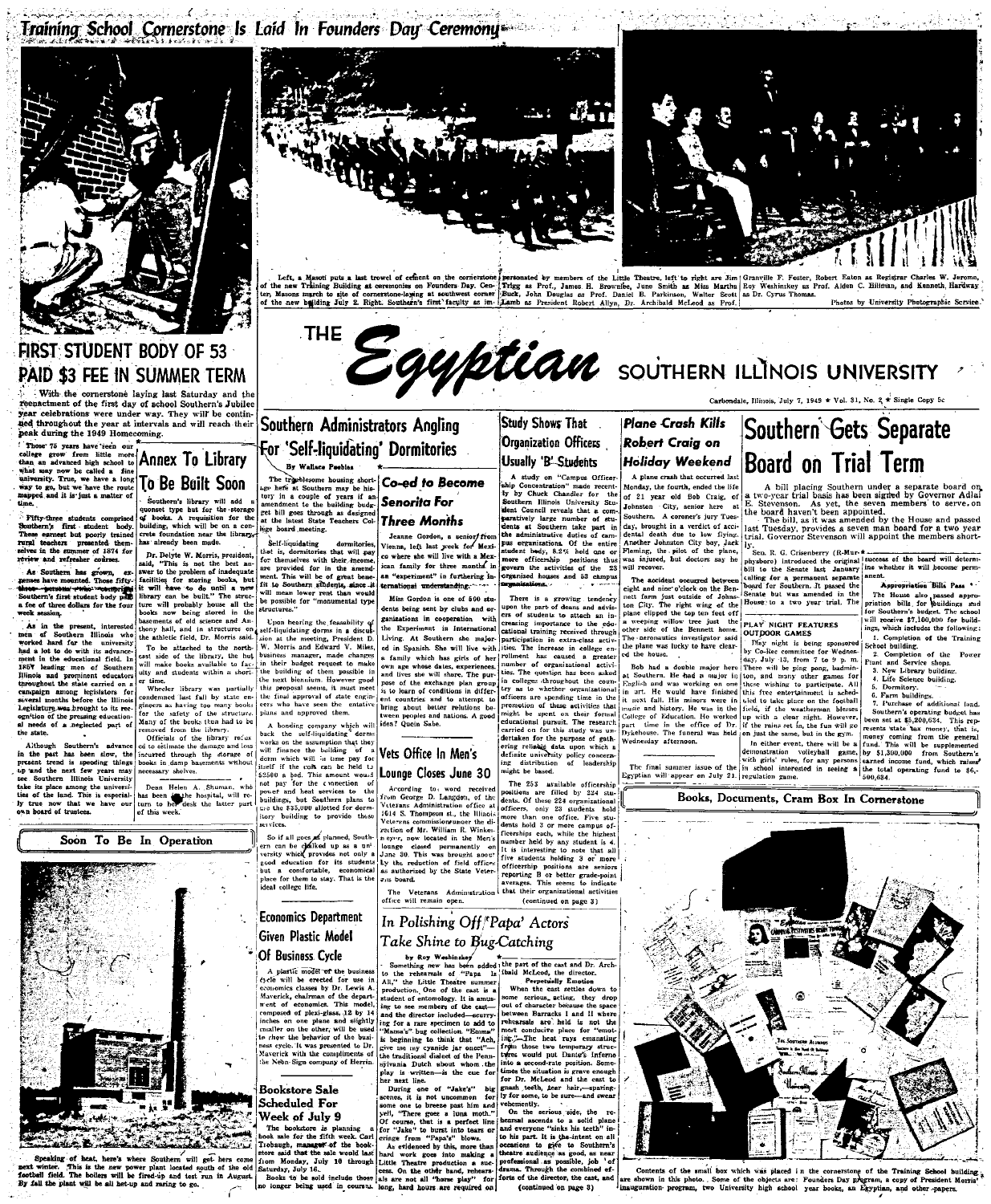

the shall and the Western and

Action Pitts Thitorial Sponsor Final Sponsor<br>ations do the sation on this page<br>of also serious, and in see way<br>at addiced thereing spinion. Un-<br>an expressions of the other.

- - -

etters to The Editor

gar Editor:<br>Twe always felt that the adage "They've got<br>on coming and going" was just so such bunk. I<br>ought that if one looked long enough, he could<br>ad aloophole to gat sut of anything. But a recent<br>oblem has changed ay su hought<br>lind a b

problem has changed soy smind.<br>"As a newspaper editor, you should be experienced in finding hoopholes and angles—cither to<br>check out of something or to get in on everything. I<br>should like some expert advice on this one.

Everyone knows that graduating seniors are example irons since that most instructors are giving and<br>of us know that most instructors are giving and<br>the the senate the week before finals. It seems to<br>the the seniors aren't, getting out of anything<br>and the rest of as anu ure rest or us are<br>haven't barosined der.

haven't hargained der.<br>
What about up poor under-classmen? We're<br>
what about us poor under-classmen? We're<br>
what about use regular final, we now have to take this<br>
estimate regular final, we now have to take this<br>
estimat

the<br>line two finals in the same course. <br>  $\label{eq:2.1} \begin{split} \text{cubic tree of the white weight} & \text{the same count} \\ \text{``Fe}-\text{re-tied about everything and placing on bending} \\ \text{the same to do any good of your example.}\\ \text{the same time in addition for a general value, and the initial time, the initial state is given by the initial state.}\\ \text{Wech. Now a second, has no–d6, pay taxes, and take the time of the time of the time.}\\ \text{The initial example, we can find the initial state of the time.} \end{split}$ re rassayr cum<br>ro final exame

Yours that y<br>Folled (Bob Middendorf) Editor's note: We heartily agree. Bob. Got any see to that have

Dann, Pilliaux

bear notice:<br>
As I understand it, a letter to the editor is<br>
ruiden and published to express the opinions of<br>
readers. This, I believe, is a perfect example of<br>
democracy in action. And i believe in it whole-

Nearbord, weak and a season is the monder of the monder and the monder and a season of the monder and the monder of the same them of the size of the size of the size of the size of the size of the size of the size of the s

any.<br>I suggest you freat letters of this type I suggest you treat letters of this type as addening material and withhold publication of the addening material and withhold publication of the addening some of these "ill get-my-name-in-theory of the space of the space of paper-or-<br>ed, sind

I write this, not with the intention of having If we cause only not with the intention of having the Egyptian of a few column inches of more interesting material, but, on the other hand, as a suggestion term of a term of point of the other hand, as a suggestion that to there words the spoken-not v

**B** Road

Never wait for an inspirationalway .<br>mect.it.

He was so tight that he walked out of class when the teacher told him to pay class (

 $\overbrace{\text{Kindergarten factorer: "Let's all draw}}$ what we'd like to be when we grow up." At the end of twenty minutes every kid handed in a naper except little butch.

"Why, Butch," semonstrated his teacher, "Isn't there enything you want to be then you grow up?

"Sure, teacher," replied Butch, "I want dryw it."

.<br>DRE TRUITH SULAN PORTRY ne usedniu umanu avidentitu<br>e sac many s ginne of the ope<br>in aniver do a quation<br>in aniver do a quation<br>n the tests of students near

There are super little genies<br>And signs all son sach chair<br>And looks out sour geople's heads<br>For snumen in the sir.

are many markers three<br>a pages in the binder<br>as that on the fatal day<br>give a clight meninose.

all sen danne seen dele away<br>dioughts havens ao muddy<br>m we find out the sad, sad truth<br>tour esighber didn't study.

'Colonels of Corn'

للمتحق عثلو فلللا فمه

the fide of calling<br>this column "The Rebel" or "Corn-nois-<br>seurs," we finally decided on just plain edits, we have used to the just plant<br>ald "Colonels of Corn." Even though as yet we may not rate the attle "conneisseur"<br>we at least got a promotion. We discarded<br>the "Rebel" label when we decided not to<br>secede from the "Com Crib" tradition case in the Coast Crip tradition taste for corn. Just one more word-if ause they have whiskers.

Here's a little game we all play; notes a nute game we all play; see<br>ow many more you can add to this list:<br>"I had one too many; you were well-<br>aked! he was stinko."

"I am firm; you are stubborn; he's three parts mule."  $\frac{1}{2}$ 

long-winded: he batted enough breeze to .o.ig-w.nucu , ..c<br>sail s schooner.'

Fashions come and fashions go, but a volf on either arm is always in style.

It is written in the store that cold-dic rers never find the silver lining.

с.  $\mathcal{L}_{\mathcal{A}}(\underline{\mathcal{A}})$  .  $\ddot{a}$ A wrestler leads a tough life. He raise some strawberries, a wagn me, ne raiser<br>some strawberries, a couple cauliflower

 $\frac{1}{2}$   $\frac{1}{2}$   $\frac{1}{2}$ 

Nit: Did von ever hunt hear? Wit: No, but I've hunted things horte

Believing that professors never read exam papers, a student wrote about 16  $\overline{H}$ sensible names then became tired then wrote "If you read this far, I'll buy<br>vou a coke." When he got his paper back on it was written: "Make mine beer; meet me at Joes' tonight."

 $\mathbf{r}_{\perp}$ Evening shadows make me blue. Boxing gloves do too . . .

Nit: Why is the Iron Curtain up? Wit: Don't you know-the Russian's Reer<sup>1</sup>

Said the boss over the telephone to him wife: (his secretary on his knee), "Sorry<br>dear, but I'll be a little late tonight. I've got some pressing business to attend to.

 $\star$   $\star$   $\star$ <br>Those long-haired things you see on the campus are not commies: they are men who would rather be taken for a sheep than for ......<br>a buck

Bucaneer-too darned much to pay for an ear of corn.

During the Frisco earthquake, two wellsoaked fellows were playing a slot ma-<br>chine. Everyone but them had left the com and were out looking at the damage When people began coming hack into the com they saw these two fellows lowering

the boom on each other . . . they were arguing about who had tilted the table. If you get a kick out of some of these jokes

it's because there is a lot of horse sense in them.

 $Bebop-that's something the cats drug$ in.

 $* * *$ <br>You know what one Russian said to nother Russian as they left a restaurant? "Soviet."

Tips to botany students:

If it's always meaning, it's a weeping If it harks at you, it's a dogwood.

And if it has catalpa worms on it, it's catalpa.

A June bridegroom was heard to mum ble. "Methinks martial and marital are synonyms.

slightly polluted fellow got aboard a bus in Carbondale. A kindly old lady<br>sitting beside him thought she would set<br>thin straight. "Don't sou know you"re on<br>the space of the coad to the the space, young man?"<br>She saked, The drunk came auddenly to life. "Help, help," he yelled, "Let me off,<br>I'm on the wrong bus."

As they say in Timland, "this is the Finnish<sup>1</sup>

Southern Anna Council At Meeting

st<br>Shown above is the new council, Southern Acres' governing body. Left to right, they are: John<br>Fitzgeraid, Al Owens, Eugene Schaeffer, Mrs. Barney Genase, secretary; Dan Cox, mayor; Rusty Stevens, Scott Lamb, Robert Lanier, and absent. Frank Baker.

THE PHILATELIST

The Presidential series of 1988

seeped out. If so, they should

afternoon that H20 plus ice just

Mr. Steffes, of the journalism depart-

Dean Rehn to open a new course in lion

On one of the hottest afternoons of the

present season, we came upon an English

coin into the sir and muttering: "To been or not to beer, that is the question!"<br>
(TO BEER!-Ed.)

And by golly, there was!

 $t$ aming!

äн.

 $\overline{R}$ 

Florida

likes

 $at$ 

Muller Studies Southern Acres News Libraries lo The generality council has taken  $\prod_{i=1}^{n} \prod_{j=1}^{n} \prod_{j=1}^{n} \prod_{j=1}^{n} \prod_{j=1}^{n} \prod_{j=1}^{n} \prod_{j=1}^{n} \prod_{j=1}^{n} \prod_{j=1}^{n} \prod_{j=1}^{n} \prod_{j=1}^{n} \prod_{j=1}^{n} \prod_{j=1}^{n} \prod_{j=1}^{n} \prod_{j=1}^{n} \prod_{j=1}^{n} \prod_{j=1}^{n} \prod_{j=1}^{n} \prod_{j=1}^{$ 

Press Control Communication Control Control of the University liberation<br>of the University liberation of the East where<br>the same the Humanics of Princeton, Harvard and the University of<br>Princeton, Wignia among others, Dr. ment is on loan from the fish and<br>wild life unit. Volunteer labor is being used to transport this equip vine, reinteasce at the sount chi-

ern to are new site.<br>Dr. Lawson recently wrote<br>etter to the residents of South versity libraries. The purpose of these trips was to study, the library buildfings and secure suggestions for the new-library planeted for Southern. .<br>Acres concerning his-personal ef-<br>forts expended in trying to obtain a nursery instructor. The let ter concluded that with the pres On Wednesday, June 29. Dr. ent shortage of qualified person-<br>nel in the nursery field we must shortage of qualified as fuller attended an Institute tap other possible methods in Librarians in Service at the Lini.

www.ununtum.com<br>varvity of Hlinois versity of *Hilhous*.<br>Faculty and graduate students<br>were invited to an exhibit on the<br>mezzanine floor of the University<br>library on July 6. The new reading area for faculty and grad-<br>uate students was opened for use.<br>The purpose of the exhibit was to in purpose of the emission was to

display a representative assessed<br>of the facilities of the library<br>which may be useful in graduate .... naming committee.

HISKEY RETURNS<br>
TO CAMELIS<br>
Dr. Marsfiall S. History, dean of<br>
men, returned to the campas on<br>
July 2. Dean History has been<br>
tenching a class in educational and<br>
tenching a class in educational and The Eaptist Foundation an-<br>bunces that watch services are<br>sing held each morning school is session at 7.a. m. All Southern vecational guidance at the graduate level at New York university for the past four weeks. Baptist students are invited by the<br>foundation to attend.

**SUMMER 'COOLERS** 

**NOTICE** 

 $\begin{array}{c}\n\text{. } \\ \text{mer} \\
\text{has} \\
\text{. } \\ \text{.}\\ \text{for}\n\end{array}$ 

"Kid, I just don't know what to wear under these summer clothes." said a young lass in a sun suit to her gal-pal.

Came a classic rebly from her skinny companion: "Well, to me it means noth-<br>"Well, to me it means noth-

ing! (And we thought the Battle of the Bulge was over!)-Ed.)

Can you imagine, someone—undoubt-<br>edly not in on the know—had the guts

to ask me how I knew the Spinning Wheel w ash are now I wiley the B<br>was the SPINNING/Wheel! '(He doesn't get around very much, does he  $?$ -Ed.)

A tow headed young lad was playing some wierd combinations on the piano in the Music House the other day. I stopped by to ask him where such strange sounding music came from.

ing music came from.<br>
"Why, man, that isn't music—that's<br>
EOP!" he said without stopping.<br>
Which reminds me, I forgot to go ask

Bill Gannon what he meant.

 $\begin{array}{ccc}\n & \star & \star & \star \\
\hline\n\end{array}$  In a semantics experiment Mr. Lingle told his class to close their eyes and vis-<br>ualize a rock. Then they were to open their eyes and explain what they had seen Several in the class saw plain old everyday. rocks, and some saw a whole land-<br>scape. But one girl saw a rock—like in rocking chair. Oddly enough, no one saw rock and rye. And it was a hot day too.

 $x + x$ <br>Telegram found blowing across the campus---nobody 'following: we quote:<br>"COULDN'T COME FRIDAY OR SATUR-COULDN'T COME FRIDAY OR SATUR-<br>DAYDAY OR TUESDAY - MIGHT COME NONDAY OR TUESDAY IF DON'T<br>HAVE EXAM WEDNESDAY - LOVE<br>CHUCK.

# Occupational Outlook

SO FOUTD LIKE TO ne in inniumine

SO YOU'D LIKE TO BE *i* contat biospen. At the present time the<br>xcellent opportunities in

sour.<br>Graduate training

in business activity as are many<br>other occupations, though there

may be a shift from specialized

may be a infer from apcolained respective to dispersing of relief.<br>
In the politic assistance field ranking of relief.<br>
In the politic assistance field ranking in beginning positions<br>
ranged from about \$900 to \$2,<br>
200 pe

size of the agency.<br>Additional faformation can be

according to the Occupa-

BE AN ALLADINARY AND PROPERTY THE STATE PROPERTY PROPERTY PROPERTY PROPERTY CHAPTED FOR STATE THAT AND REAL THAT THE PROPERTY ASSEMBLY PROPERTY AND CONTINUES THAT THE CHAPTED COMPARTY. AREA COMPARTY AND COMPARTY WILL USE O excellent opportunities in all types<br>of positions in social work. The<br>long-run outlook is good for<br>workers with graduate training;<br>those with only undergraduate<br>training will fige increasing comby a continued upward trend in<br>employment in the long run, ac-<br>excellent to the long run, acmetition tional Outlook Handhook comp ed by the U.S. Department of cording to the O.S. Department

**Private** accountants cranauce training is usually<br>considered meetings in positions<br>involving advanced case work and<br>is desirable for all jobs. Entrance<br>requirements for graduate counters in<br>include undergraduate counters in<br>point and biologica salary basis either for a single<br>business establishment, keeping<br>accounts of that business or for accounts of that business or for<br>accounts of the parametric apoints are defined as and<br>ion, blank examinet, or tax can be exampled as and<br>ion, blank examinet, or tax were about 30,000 C.P.A.'s, but<br>altered be noted by eig social and biological sciences and<br>usually, a certain level of scholas<br>tic achievement. For those who<br>must enter the field with only on university. For those was a matter the field with only a<br>matter the field with only a<br>universities offer pre-profession-<br>allows in social work, can be entered with<br>positions, especially in public-as-<br>sizing a position o

and the set of the contribution of the set of the set of the set of the set of the set of the set of the set of the set of the set of the set of the set of the set of the set of the set of the set of the set of the set of **THE PHILAILET**<br> **That encourage the County of the County of the County of the County of the County of the County of the County of the County of the County of the County of the County of the County of the County of the Co** old.<br>
2. Although the stamp will be placed on sale for the first time at Indianapolis during the final on-<br>
campment, date of first day sale,<br>
campment, date of first day sale,<br>
and description of the stamp will<br>
be announ

ed in cities.<br>
Opportunities for men will be<br>
particularly good. The number of<br>
administrative jobs is increasing accountants, which is more pro-<br>nounced in some localities than in administrative jobs is increasing the<br>spin and men are frequently preferred for these positions; place, men have<br>been entering other types of so-<br>reinforce the spin of the spin of the spin of the been spin to the<br>spin of t ounced in some securities what is have increased in recent vears be cause of such factors as complete tax systems and a growing em phasis on scientific management<br>in industry. There are some employment opportunities for accountants in every community and<br>countants in every community and<br>in nearly all industries, but the<br>gradest number of jobs as well<br> rairly stable employment<br>Social workers are, not likel;<br>to be as much affected by decline

The Presidential generics of 1938<br>was experimed on a set at the Philatelic agency on July 1. The Preside were temporarily removed<br>of Preside were temporarily removed over the Dressin were temporarily removed<br>over the comp continue to be in industrial centers such as New York and Chi cago.<br>Range of Salaries

Range of Salaries<br>Salaries for beginners were typ-<br>cally from \$1,800 to \$2,400 in<br>1947, according to one estimate. Philatelic Agency, Washington 25. feative from 81,800 to \$2,400 in the state of 1911 from 81,801 in 1947, according to one estimate.<br>
Solaries of wast  $\frac{1}{2}$  public accounting firms ranged from 81,800 to 810,000 per year, where we<br>
with a few running h Salaries (Salaries to a new order of Baliculus and the state of the state of the state of the state of the state of the state of the state of the state of the state of the state of the state of the state of the state of th the issuance of the George VI stamps. It seems that the word<br>"postage" was left off and so all the copies had to be burned and<br>new ones printed. It will be in-<br>termined the term of the state there are the state that the wo .........<br>.icher.

contained from: American Association of Social Workers, 130 E.<br>22nd st., New York 10, N.Y. values.<br>  $\Delta$  Additional information, partic  $22nd$  st., New York 10, N.Y.<br>
Early on C.P.A.'s may be ob of Aecountants, 12 E. 41st St., and it on American Institute New York 17, N.Y.

By Bill Moss French Movie Plays **Graduate Placements** Dale Kittle, former drama and speech At Shryock Next Week student here, has just written us that he \*\*\*\*\*\*\* he has an assistantship Recent placements of graduates "Mr. Orchid," a French movie "Mr. Orchid," a French movie<br>with English subtidles, will be<br>shown in Shryock auditorium by<br>Audio-Visual Aids service, cither<br>July 12 or 12. The date will be<br>announced later. there at present-and is planning great s reported by the Placement Serthings with Act I of his new career. We re June 21, 1949:<br>William J. Tripp has been em<br>loyed at Red Bud where he will<br>each commercial subjects and wish him all the best-he's a great guy. Mr. Borella, instructor of physics, has istory. "Mr. Orchid" is the story of a new slant on the latent heat of water. The secret resistance forces in<br>Trance during the war. Admission to students will be 40 cents. It appears the laboratory got so warm the

andience.

Many field trips are being plan<br>red this summer for the geogra

Existery.<br>
Exher Cox Tooley has accepted<br>
n Coulderville.<br>
in Coulderville.<br>
I may Explore the coulder of the Coulder<br>
James Explores in the Coulder<br>
ville high school. sion to students will be 40.cents.<br>
Donald A. Ingli, director of<br>
Audio-Visual Aids service, has<br>
announced that the sound recep-<br>
studio in the auditoriality<br>
improved upon to the point where<br>
the sound can be heard reaso

other atternoon that itso plus we did the set of the state that is-and pretty well had the lab session stalled. "Oh! to heck with it," said Annabel Zang has accepted<br>osition as an elementary teach solut cancel as the enterprising Borella, "we'll do it with-<br>the enterprising Borella, "we'll do it with-<br>out ice!" And, by golly, they did!<br>(Gremlins again!---Ed.) the Peoris school system Kenneth Dean McMurray ha

een cuployed as a fifth grade<br>bacher and assistant basketball<br>oach at Du Quoin.

ment, and of whom I should very likely<br>not be writing, was sitting at his typecoch at Du Quoin.<br>
Robin F. Ledhetter will teach<br>
mathematics and physics in the<br>
community high oschool at Neogra.<br>
Thiliam Hurey has been em-<br>
physicd as a teacher in the jamin<br>
physicd as a teacher in the jamin<br>
high sc GEOGRAPHY CLASSES writer one afternoon fumbling with the<br>ribbon and pondering a good, hot feature TAKE FIELD TRIPS article. The weather being a bit hotter than artice. In wealth and being a sit notice unan-<br>his ideas, Mr. Steffes suddenly contem-<br>plated the typewriter ribbon with interest.<br>"There should be a story in that," he said. phy classes.<br>Last Friday the conservation cases studied a farm which is practice. radó.

Mary Elizabeth Davis, '48 gradnot perform when the Rantoul city will study forest tune in the Rantoul city will study forest resources of Jack-<br>music teacher in the Rantoul city will study forest resources of Jack-<br>chools at Rantoul. Some country. Othe Two graduates, who have had little success landing professorships, told me the other day that they had considered asking

Collin Davis will teach elementary subjects and physical education in the Rantoul city schools a

made to coal mines, Crab Orchards<br>  $\mathbf{r}^2$  matrix of the space of the space of the space of the space of<br>
The space of the space of the space of the space of the space of<br>  $\mathbf{r}^2$  and the space of the space of the s Hentonl. (2015). McCall, '40 graduate, Mary V. McCall, '40 graduate, has been employed as a fourth or hypilit Jean Snow has been employed as a sixth grade teacher at Decatur.<br>
Thyllis Jean Snow has been employed as a sixth major deep in thought. He was tossing a Waitam Otis Smith, undergrad-.

Whilem Otis Smith, undergram- Springs uses of the subsequenties, has accepted a position as flains in southeast Misseum fifth and sixth grade tracher at some of the diffeourses in the Chester.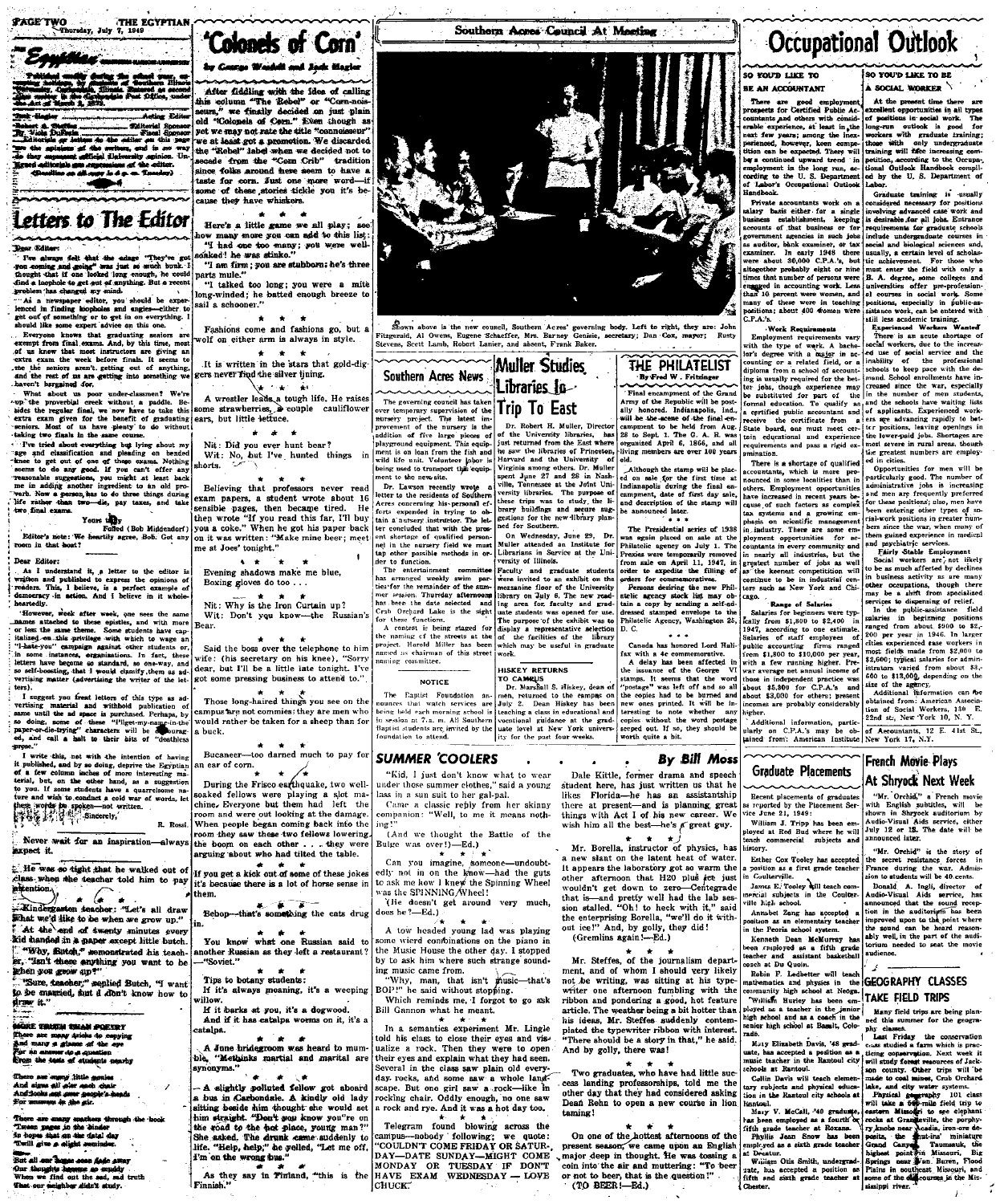# Miss Woody Hangs Up **Apron This Fall**

rs is retiring this fall. She is<br>Lucy K. Woody, chairman of department economics on 38 years<br>on Southern's faculty uliv. g variously as home<br>tascher, as dean of Wo<br>ost of ell as Southern's - 33 

winer get-togethers.<br>
Nim Wood yielded the staff with the staff with the staff of the staff appointed den.  $\pi$  is the staff appointed den. In 1926 also started in that capacity until the staff full has the stationary of t tar's degree Last Sintember T

ter's degree. Last September ahended the chair-or rolling pin-<br>handed the chair-or rolling pin-<br>over to Dr. Eileen Elliott, present<br>home conomics department<br>head. This year Miss Woody has<br>devoted full time to her teaching Throughout her nearly four de

ades on the university campus<br>ades on the university campus<br>interested in students and their

Summer Values **Arrow Dress Shirts** 

\$3.95-5.00 Values on sale at

\$2.45

3.65 values now at \$1.95

Ł

**Arrow Ties** 

Regular 1.50 values now selling at

**55c** 





their problems and<br>with them, and on more of the

with them, and on more<br>consion made personal<br>women students finding<br>as in financial straits.

the base in the heart are the beach of the beach of the beach of the state of the set of the set of the set of the set of the mount of \$550, the mount of \$560, the mount of the annual switch with the analysis who head help With Miss Emma Bowyer, who alost che helped establish sse seiped escapion on<br>nan Loan fund in 1926 dur is the first part as dean of campus without coming us in the first part as dean of campus without coming us women. Ten years later are also discharged in the intervals in instituting the present Student Woody, and without sucuung<br>fund, w<br>istudents

Loom fund, which is 10r the way.<br>
of all students...<br>
Another of her contributions Total and the result of the contributions of the FRESHMAN TESTS T<br>
student has head to the student of the SRESHMAN TESTS T<br>
beling fund als nusic groups. For many years she<br>lesigned all the costumes for Lit-

गाराम्यान

More College Students Smoke Chesterfield Than Any Other Cigarette

ua Stori

Delyte Delyte W. Marris.<br>
"She reluctantly complied,<br>
before doming her formal<br>
stand in line, she took care<br>
have all details for serving<br>
refreshments under control refreshments under co<br>Anthony Hall's kitchen.

Anthony Hall's kitchen<br>
"Her gentle, unassiming man-<br>
ner, coupled with a wave fired<br>
lines, has made her a real friend<br>
lines, has made her a real friend<br>
of university students. She has<br>
are any one of a few hands does<br> shman<br>the

rs and frequently made the<br>es as well. Southern's Mad

ga sugen<br>ened he her

servine.

يونيو

FRESHMAN TESTS TO

**IDE GIVENT JULY 12**<br>
The university freehomen tests<br>
will be given on, July 12 at 1:10<br>
p. in in Main 213. Tense tests are<br>
p. in in Main 213. Tense tests are<br>
Southern unless they have had<br>
similar tests at another univ





Finnish Bride

Given Away<sup>7</sup>By

**Professor Here** 

...<br>Lista

by Jean Diliman

Dr. Maverick is 'Angel' . maxwroa is Angwr<br>Hyvylainen asked if Dr

**ENTER** 

**STORE** 

WIN PRIZES **Get official contest rules** 

and entry blanks at .<br>Nilliams Firestone Stor

New Location<br>212 So. Illinois Ave.

Shown above with Dr. Helmut Al Hartwig, associate professor of foreign languages, is Dr. Carl Hammer,  $A_T$ , Louislans. State university Cermanic specialist. Dr. Hammer speaks an "Search estate university Germanic speaks th

Hammer Speaks Here

Horrell To Teach. Supervise Photo **Activities on Campus** 

C. William However, our Campbes<br>of Southern and formerly a pro-<br>fessional photographer at Anna,<br>has been appointed to the S.I.U.<br>faculty as an instructor in journor Francisco Prince Communist Prince Prince Control of the University of Wisconsin, was given away in matri-<br>mony to John Threetall, Also a structure student there from Massachusetts,<br>by Dr. Lewis A. Maverick, chair- $\frac{1}{1}$ 

alism.<br>
Mr. Horrell, in addition to<br>
teaching courses in photography,<br>
will be in charge of the univer<br>
sity's Photographic service. Chamically our brains differ<br>little from our feet; it is all a<br>matter of application and special-· Three Courses

of the economics denartment Three courses in photography<br>will be offered starting the fal Maverick's connection with<br>wedding dates back to 1915. term with the hasic course, "Introthis wedding ratios look to 1915.<br>
In their year he went on the Europe, Toro Peace expedition to Europe, To Pinland be met Eili<br>
Europe, To Pinland be met Eili<br>
Evideon, who was a secretary<br>
year a secretary<br>
year theory a duction of Torology<br>maps, the followed by "These Photography," a Athony of the Photography, and the company of<br>the comparison of the pair and part in present point of the limit<br>of the limit of the pair in part in the pair surse may be followed by "P سمب<br>be:

IN POLISHING OFF that her daughter, Maarit, had<br>been awarded a scholarship to the<br>University of Wisconsin to do<br>graduate work in agriculture, but

the technical crew, this objective

graduate work in agriculture, but<br>
allow her to take morey and of the technical creenes<br>
Finiand outder points of the technical creenes<br>
Finiand outder points of exchange is often obtained.<br>
control, and the American grou is orten obtained.<br>First Showing<br>On July 19 at the Perry count<br>fair in Pinckneyville and again of

fair in Findenseville and agents on the public state of the public will be public with the public with the public state of a strength of a strength of a strength of  $P_{BB}$  is All," the summer production in the public stre daughter, played by Dorothy ... dangher, played by Dorothy Help<br>mer of Du Quoin; Jake, the son,<br>played by Roy Weshinskey of Manisar: Mrs. Yoster, the chattering<br>neighbor, portrayed by Patte Manisar<br>neses of Herrin; and State Poise<br>Brendel, played by John



 $44.77$ 

۰, ÷ maid the ans, just drop them on Bill<br>deal in the Enclish office Egyptian of

a ahil

==  $\frac{1}{2}$  and  $\frac{1}{2}$ 

numur<br>Hiforati

Ш  $\tau_{\rm int}$ 

*Chamber*  $\overline{a}$ 

The heart is an expan very different to a define a bed friend the definition of the heart is plus that the state of the state of the state of the state of the state of the state of the state of the state of the state of th

 $\boldsymbol{v}$ 

**The colo difference hotmen as** 

pple seon and an apple remem<br>seed is in the esting.<br>V1

 $\mathbf{v}_{\mathbf{H}}$ 

 $<sub>1</sub>$ </sub>

Fill<br>There is a game called Cops and<br>Robbers, but none called Saints<br>and Sinners.—W.H.A.

...<br>... vorry about<br>ions after.

itian.

 $\frac{1}{2}$ 

aser Chuirnely as

an, are propins<br>id dor his re

an ahould<br>hy that ad

 $\overline{a}$  and  $\overline{a}$ 

- - -

. ale

 $\mathbf{u}$  $\sim$ 

se of marriages,<br>- -- increase in

GOT A MAN YET GIRLS?<br>HERE'S THE LATEST<br>Girls, your chances of hooking<br>a man are growing alimmer all the

time.<br>During the fall term, 1947, 477<br>men students indicated that they nr. Horrett received his master<br>of arts degree from the University<br>of Illinois this summer. were married. This fall, 1948,<br>594 men indicated that they were

(Continued from page one)

594 men indicated that they were<br>married, according to the maximum of the cards for the housing of-<br>red, Mrs. Makes Pulliam, housing director, reported.<br>On the other hand, the number<br>director, reported.<br>On the other hand, With the increase of marriages,<br>naturally there is an increase in<br>the number of children. Four hun-

naturally there is an increase in<br>the number of children. Four hun-<br>dred and two children were re-<br>corded this last fall, while only<br>309 were recorded in 1947.



Wisely

RELAX IN PERFECT COMFORT

Visit The

VARSITY OR RODGERS **THEATRES** 

Your Best Entertainment 1s Motion **Pictures** 





**PAGE THREE** 



 $O = 10$ Illinois Music Festival chairman Flord V Mine. . . . . . . . congratulates Miss Norma Jean Helwig of Alton, winning<br>twirter. Locking on is Mrs. Pearl Sherman (center) of Europho was the musician of honor at the festival and Barold Si<br>Eldegrado, outstanding mate ainger at the festiva

**STUDY SHOWS THAT<br>ARGANIZATION OFFICERS**<br>USUALLY 'B' STUDENTS<br>(continued from page 1) NEED OFFICE HELP<br>All students who are able to<br>typewrite and take shorthand divident and who are interested tation and who are interested<br>part time student employment<br>campus should contact Mrs.<br>Rector, assistant director of<br>dent employment. There are<br>open for both secretaries and

est and the manner of their scholar and the scholar time and interest degree

tic standing to any great degree-<br>adjustment of the regular were organizational physics objectively. The 76<br>corresponding to the organizational presidencies are organizational presidencies are<br>free-parsons each of whom is VI<br>
The only difference between<br>
the meditations of the transcen-<br>
dentalist and the Oriental is in the<br>
act of sitting down and creating<br>
the legs; the Oriental prefers his<br>
moital flights from the seated po-<br>
moital flig and only<sub>t</sub> one of those holding<br>three officer positions. The study

than 'that connected with their<br>house. This does not necessarily<br>indicate that these students are<br>not active in other organizations<br>but rather that other members of<br>their houses fill many of the on-<br>campus officership posi shows that there are more Jun

It is interesting to note that out<br>of the 70 organized house offic-

shows that the<br>non-structure are interesting to the state of the state of the<br>contribution in the state of the state of the contribution in the<br>interesting of the state of the state of the state of the<br>interesting that is

Thishes New China Cafe 210 W. Walnut

open for both secretaries and typicts. Mrs. Rector can be found in the office of the dean of men.

ers only 13 hold any office other

**CHOP SUEY** 

Finget Chingso and American

**NEW BLOUSES** PURE SILK PRINTED BLOUSE \$4.95

on-Embroidered and Lace Trim Batiste<br>and Non-Pull Sheer Blouses White Nylon-\$3.95

JOHNSON'S

# **Coke Goes Along In Handy Picnic Cooler**



Carriondale Coca Cola Bottling Co., Inc. O 1949, The Connection